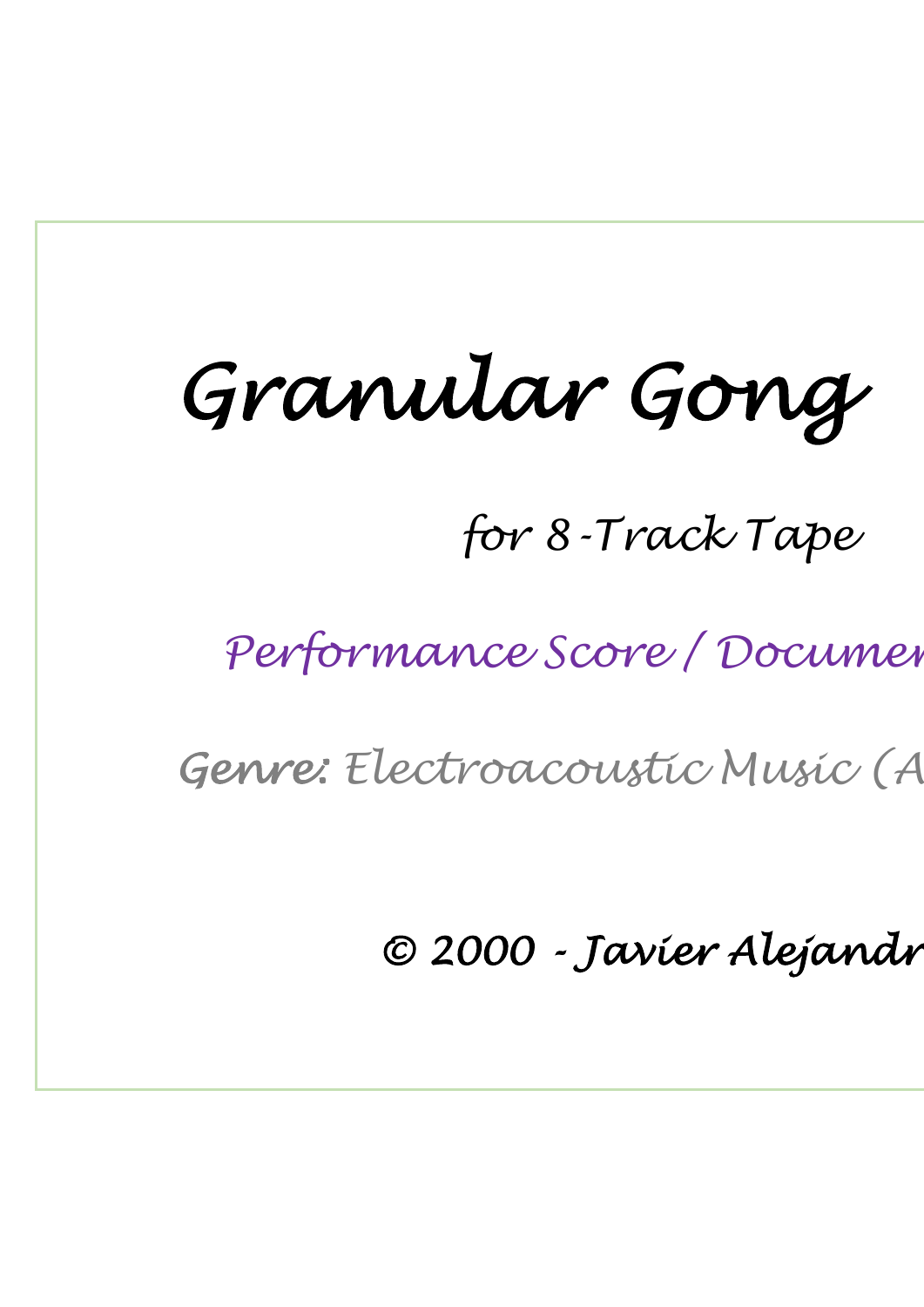# This score has a graphic representation of the final Octophonic mix, with the main purpose of guiding t desk during the diffusion of the piece in a concert Hall.

## Indications for the performance:

This acousmatic piece, composed in 2000, is available on the following different formats (all Octophoni

- ADAT 48 kHz Sampling Rate
- DTRS 44.1 kHz Sampling Rate
- 8x separate AIFF files (44.1/16) for upload to any current Audio/MIDI Sequencer for performa computer.

The channel distribution for concert purposes follows the "American" Octophonic surround disposition

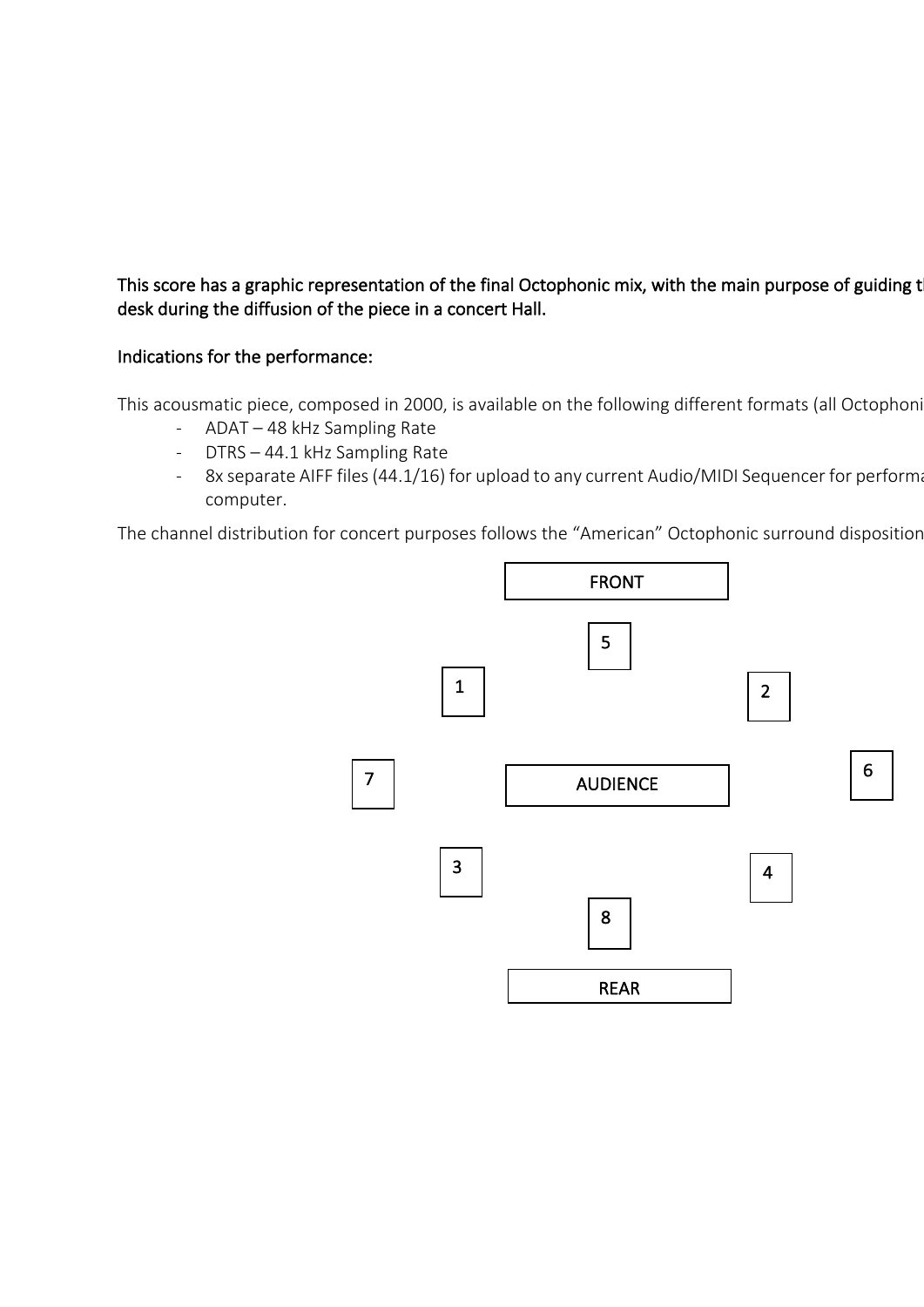The performer on the mixing desk should not try to diffuse the piece, as all Octophonic movements are saved on the 8.0 version of the piece. A general indication would be to consider all 8x output busses at as the overall dynamics can vary substantially from one system and concert hall to another, the final de level for all 8 channels remains by the performer.

The 8.0 version is the only version which brings the whole compositional ideas together, as the space therefore should be given priority. However, if an Octophonic system is not in place, a quadraphonic re

Channel 1 & 5 together (FRONT LEFT) Channel 2 & 6 together (FRONT RIGHT) Channel 3 & 7 together (REAR LEFT) Channel 4 & 8 together (REAR RIGHT)

Commercially available on CD since April 2006, a stereo version of the piece exists as well, but this on home reproduction.

# Duration: 13:50

The piece explores the following aspects:

- On one hand, the way of producing making metal-like sounds with sound synthesis procedures (via combining them with another synthesis procedures, mostly Granular Synthesis (therefore giving the piece) but also Phase to the piece of the piece of the piece of phases  $P$ Vocoder (for time stretching and pitch shifting), spectral mutations and convolution (multiplication
- On the other hand, it explores composing with large crescendo forms, whose inner tension resolve very soft moments are an essential part of the structure of *Granular Gong*.
- As a third subject to explore is the movement and rotation of these sounds in the performance space Octophonic mix and original version of the composition.
- Software used for the composition and production of the piece:
	- § *Csound* (mainly for the modelling of the Gong Sounds), *Soundhack* and *Audiosculpt*.
	- The final mix of the 8x tracks was produced using **ProTools 2.**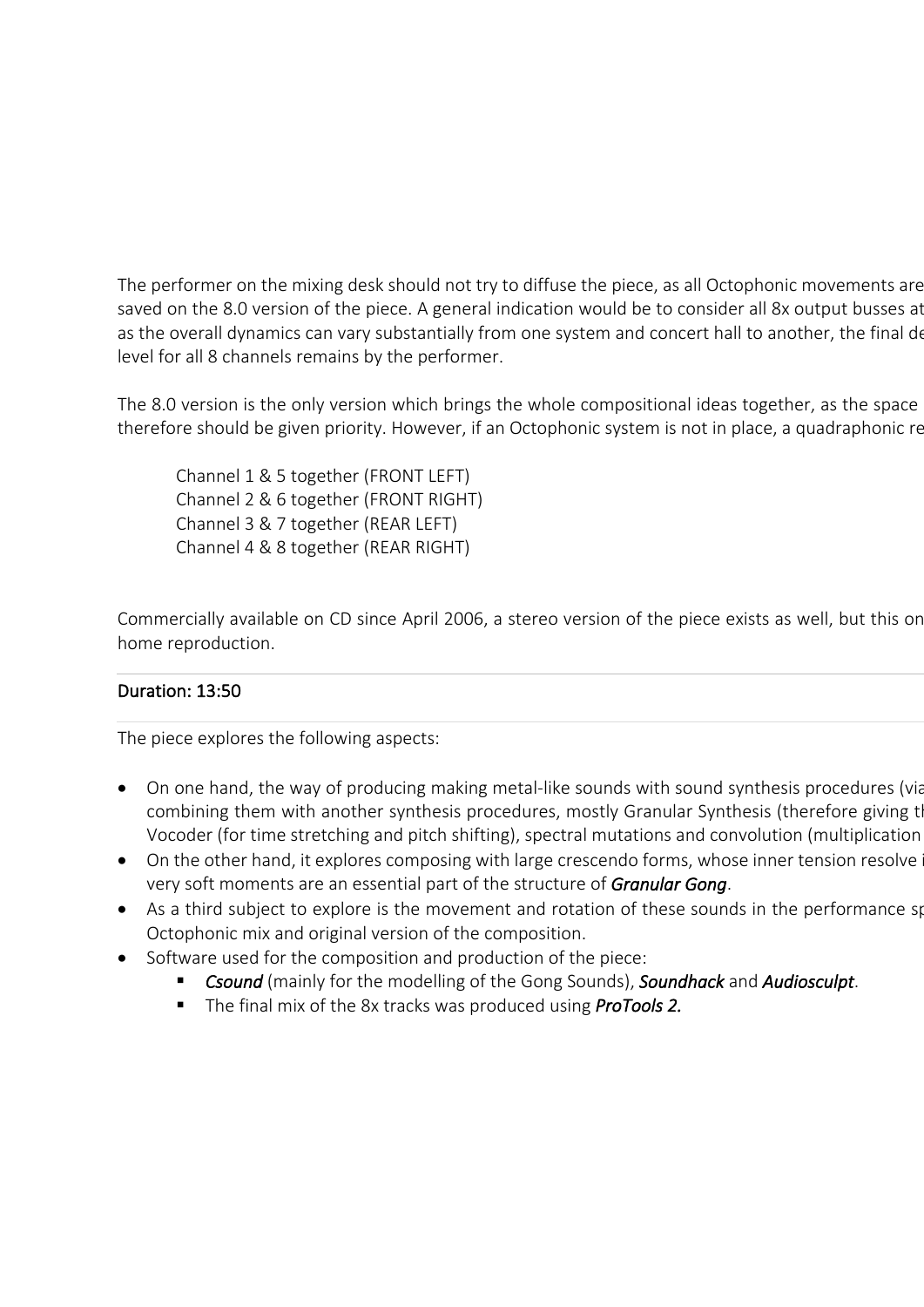## **DOCUMENTATION**

From page 5 onwards, the documentation shows how sounds were synthetically created using the soft 'orc' and the corresponding 'sco" files for each sound are provided

 $© 2000 – Javier A$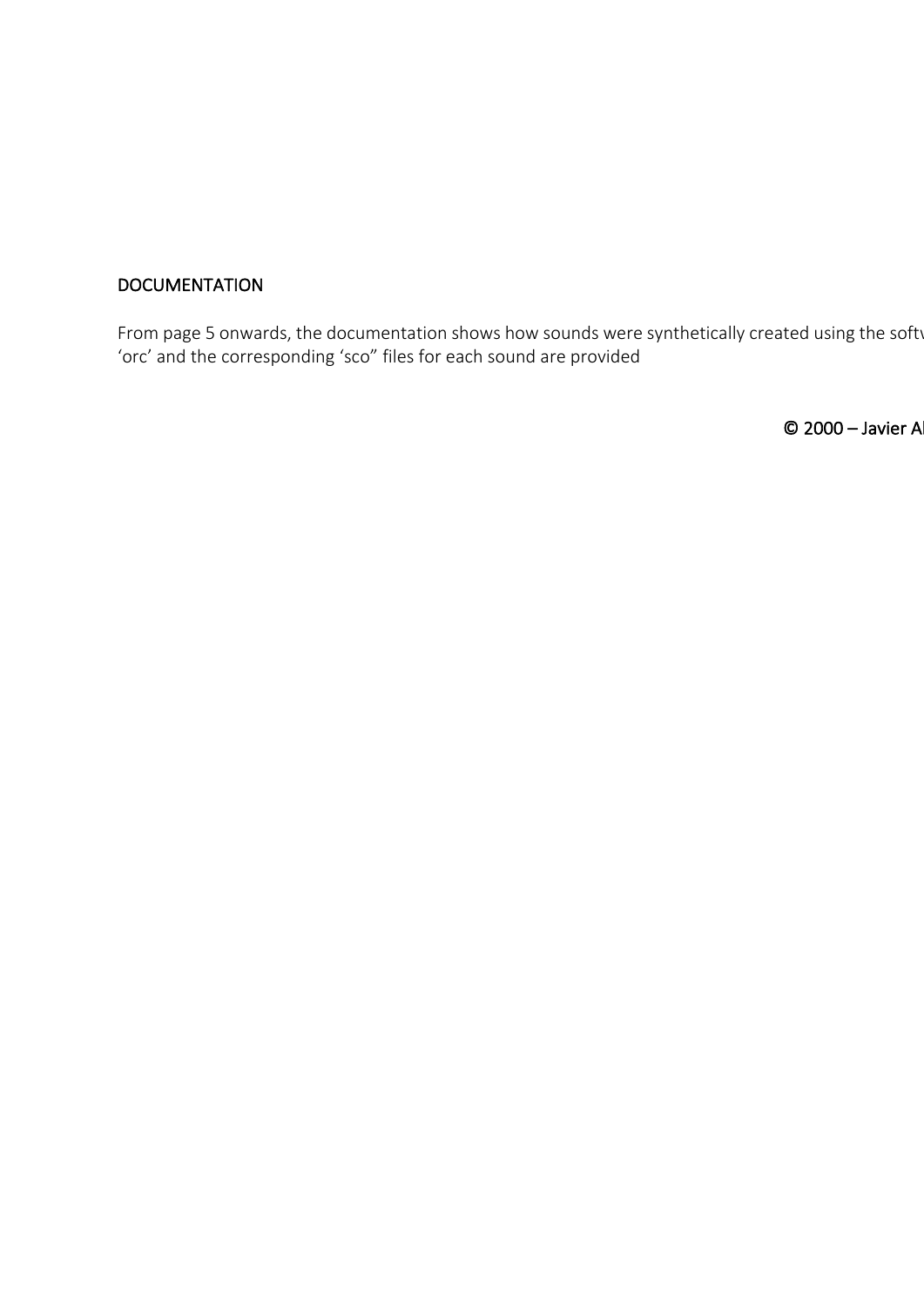# *Granular Gong Octophonic Acousmatic Music*

*Javier Alejandro Garavaglia (2000)*

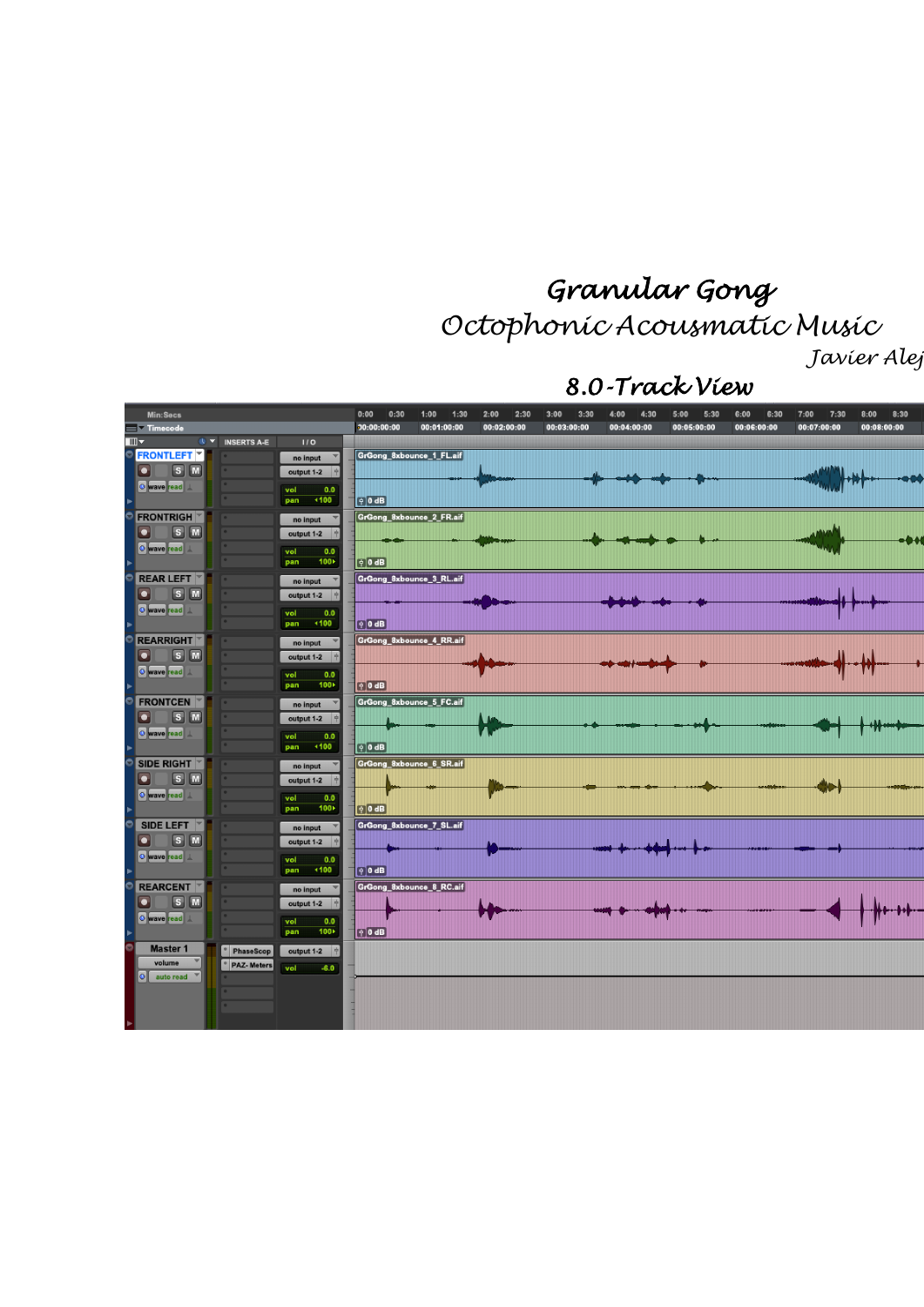# Csound (ORC & SCO) FILES USED IN THE CO

# *(1) 00\_BOOM*

| $sr=44100$                                                                      |                                  |
|---------------------------------------------------------------------------------|----------------------------------|
| $kr=441$                                                                        | $\text{iamp} = \text{ampdb}(p4)$ |
| $k$ smps= $100$                                                                 | irise = $0.2$ *p3 ;%of to        |
| $nchnls = 2$                                                                    | idec = $0.7$ *p3 ;% of to        |
|                                                                                 | ioff=p3-(irise+idec)             |
| qarvbboom1 init 0                                                               | irvgain = $0.4$                  |
| qarvbboom2 init 0                                                               |                                  |
|                                                                                 |                                  |
| 777                                                                             | kamp linseg 0, irise, ia         |
| instr 100                                                                       | kindex line 1, p3, 2             |
| $;$ ; Boom $1$                                                                  | $kndx = kamp * kindex$           |
|                                                                                 | kbalance line 1, p3, 0           |
| $\text{iamp} = \text{ampdb} (p4)$                                               | afml foscil iamp, 0.5,1          |
| irise = $0.2$ *p3 ;% of total dur, 1=entire dur of note                         | afm2 foscil iamp, 0.7,1          |
| idec = $0.7$ *p3 ;% of total duration                                           | afm3 foscil iamp, 0.4,1          |
| ioff=p3-(irise+idec)                                                            | aboom = $kamp * (afm1+a)$        |
| irvgain = $0.4$                                                                 |                                  |
|                                                                                 | $a$ out $1 = ab$ oom * kbalar    |
|                                                                                 | $aout2 = aboom * (1 - 1)$        |
| kamp linseg 0, irise, iamp, idec, 0, ioff, 0                                    |                                  |
| kindex line 1, p3, 2                                                            |                                  |
| $kndx = kamp * kindex$                                                          | outs1 aout1                      |
| kbalance line 0, p3, 1                                                          | outs2 aout2                      |
| afml foscil iamp, 0.5, 1, 2, kndx, 1                                            |                                  |
| $affm2$ foscil iamp, $0.7$ , $1$ , $3$ , kndx, 1                                | qarvbboom1=qarvbboom1            |
|                                                                                 | qarvbboom2=qarvbboom2            |
| afm3 foscil iamp, 0.4, 1, 4, kndx, 1                                            |                                  |
| $aboom = kamp * (afm1 + afm2 + afm3)$                                           | endin                            |
|                                                                                 |                                  |
| $a$ out $1 = ab$ oom * kbalance*0.08<br>$aout2 = aboom * (1 - kbalance) * 0.08$ |                                  |
|                                                                                 | instr 10                         |
|                                                                                 | ;; REVERBERATOR only fo          |
|                                                                                 | instruments)                     |
| outs1 aout1                                                                     |                                  |
| outs2 aout2                                                                     | $\text{iamp} = \text{ampdb}(p4)$ |
|                                                                                 | irise = $0.2$ *p3 ;%of to        |
| qarvbboom1=qarvbboom1 + aout1 * irvgain                                         | idec = $0.7$ *p3 ;% of to        |
| garvbboom2=garvbboom2 + aout2 * irvgain                                         | ioff=p3-(irise+idec)             |
| endin                                                                           |                                  |
|                                                                                 |                                  |
|                                                                                 | kamphall linseg 0, iris          |
| $\cdots$                                                                        | krybtime1 line 3, p3, 5          |
| instr 101                                                                       | krvbtime2 line 3, p3, 5          |
| ;;                                                                              |                                  |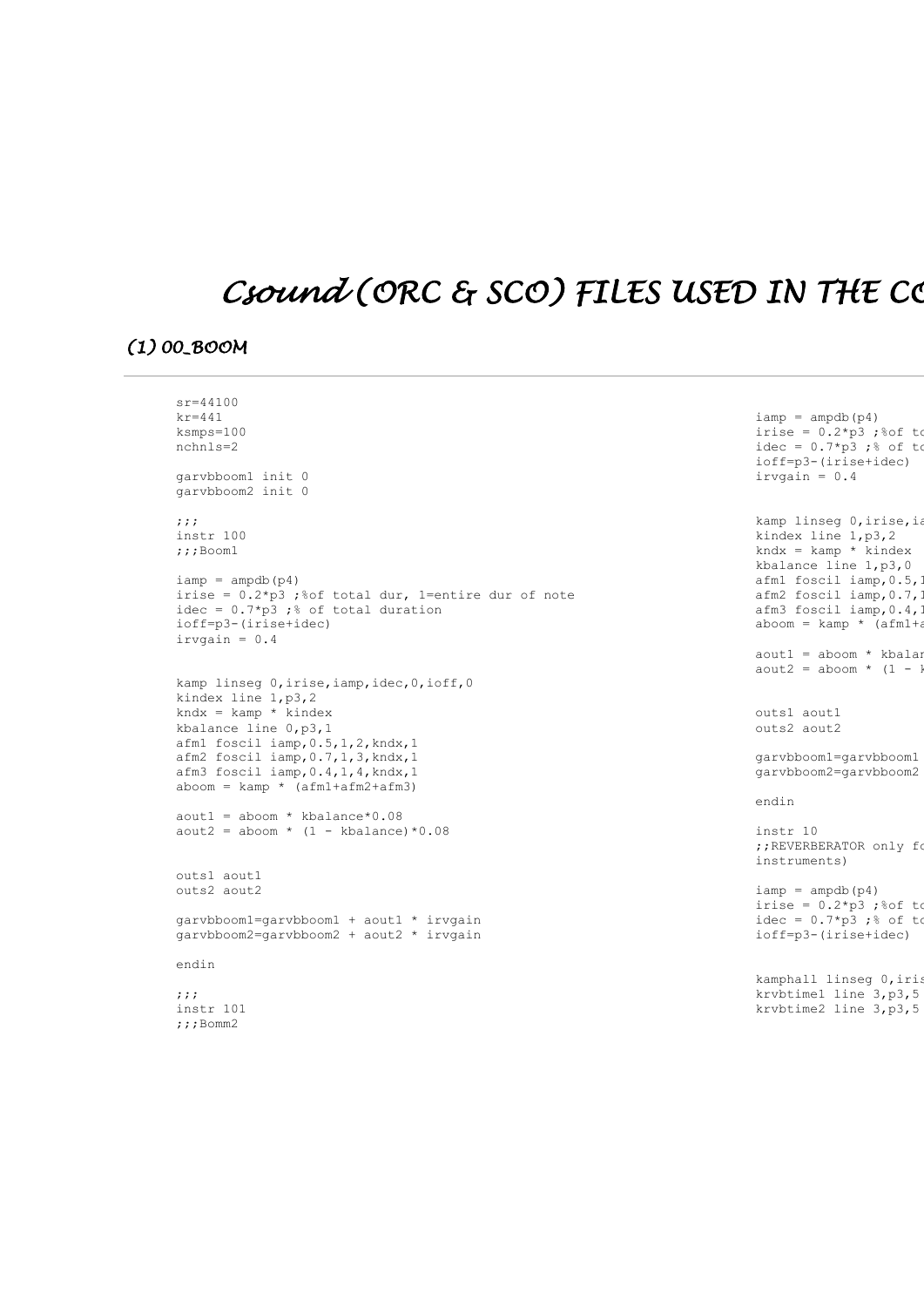```
areverb1 reverb garvbboom1, krvbtime1
areverb2 reverb garvbboom2, krvbtime2
aboomsout1 = areverb1*kamphall
aboomsout2 = areverb2*kamphall
outs1 areverb1
outs2 areverb2
------------------------------------------
t0 60
f1 0 2048 10 1 1 1 1 1 .7 .4 .3 .2 .1 
;ins Start Dur amp
i100 0.00 0.35 53
i101 9.00 0.40 45
i100 13.00 0.35 52
i101 17.00 0.45 48
i100 22.00 0.55 47
i101 25.00 0.55 43
i10 0.00 29.00 25
e
```
garvbboom1=0 garvbboom2=0

endin

# *(2) 000\_BOOM*

|          | $sr = 44100$                                            | kbalance expseq $0.01, p$           |
|----------|---------------------------------------------------------|-------------------------------------|
|          | $kr=441$                                                | afml foscili iamp, 0.5,             |
|          | $k$ smps= $100$                                         | afm2 foscili iamp, 0.7,             |
|          | nchnls=2                                                | afm3 foscili iamp, 0.4,             |
|          |                                                         | aboom = $\text{kamp} \star$ (afml+a |
|          | garvbboom1 init 0                                       | ;;;kmod are subdivisid              |
|          | qarvbboom2 init 0                                       | 12 parts, to get uniso              |
|          | qindx init 1                                            | semitone under the uni              |
| $\cdots$ |                                                         | ;;; ar foscil xamp, ko              |
|          | instr 100                                               | ;;; ar foscili xamp,                |
|          | $;;$ Boom $1$                                           |                                     |
|          | $iamp = ampdb(p4)$                                      | $a$ out $1 = ab$ oom * kbalar       |
|          | irise = $0.2$ *p3 ;% of total dur, 1=entire dur of note | aout2 = aboom $\star$ (1 -          |
|          | idec = $0.7$ *p3 ;% of total duration                   |                                     |
|          | ioff=p3-(irise+idec)                                    |                                     |
|          | irvgain = $0.4$                                         | outs1 aout1                         |
|          |                                                         | outs2 aout2                         |
|          |                                                         |                                     |
|          | kamp linseg 0, irise, iamp, idec, 0, ioff, 0            | garvbboom1=garvbboom1               |
|          | iindex = $1.5$                                          | qarvbboom2=qarvbboom2               |
|          | $kndx = kamp * qindx$                                   | gindx=gindx+iindex                  |
|          |                                                         |                                     |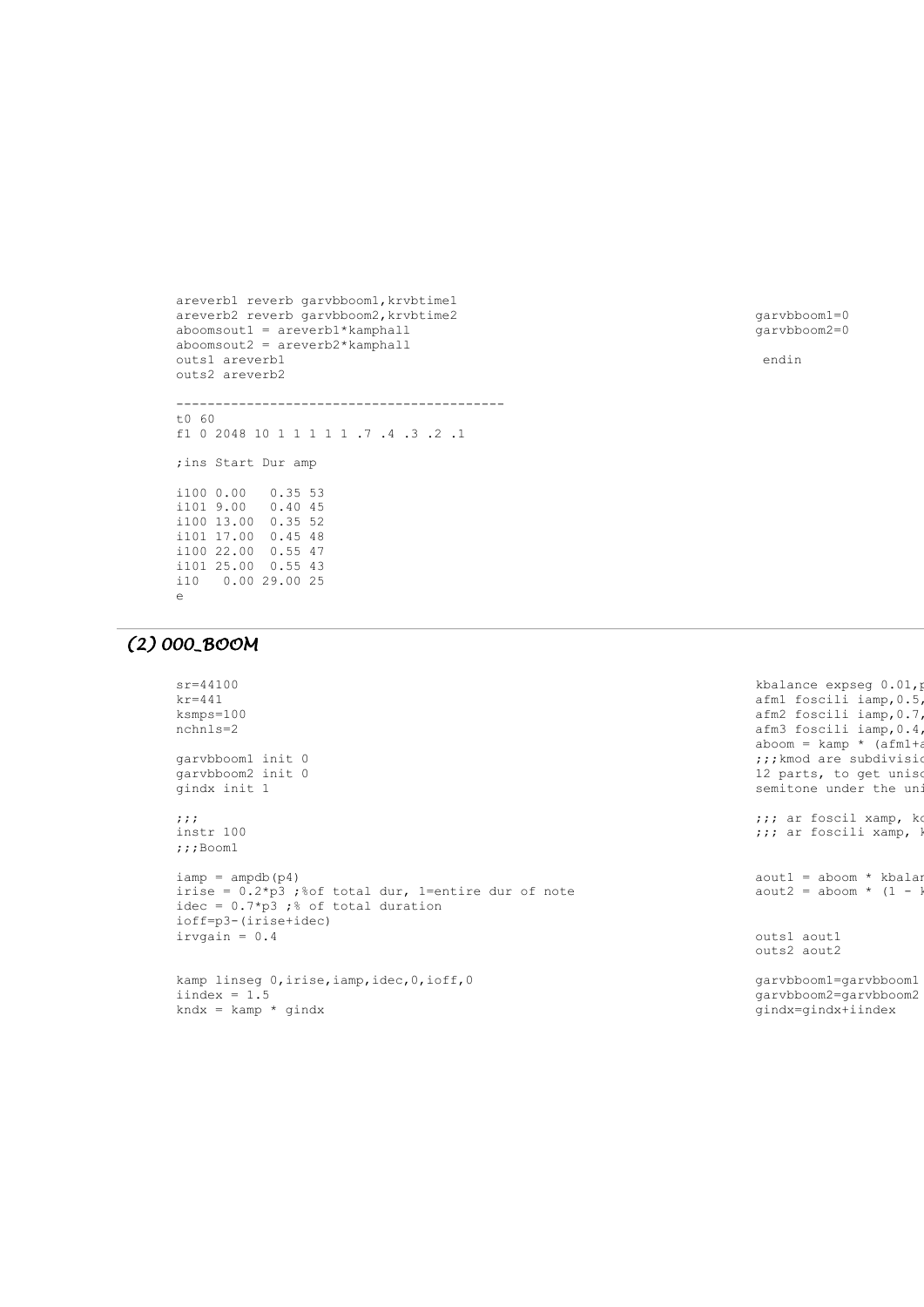```
endin
;;;
instr 101
;;;Bomm2
iamp = ampdb(p4)irise = 0.2*p3 ;%of total dur, 1=entire dur of note
idec = 0.7*p3 ;% of total duration
ioff=p3-(irise+idec)
irvgain = 0.6
kamp linseg 0, irise, iamp, idec, 0, ioff, 0
;kindex expon 1,p3,7
kndx = kamp * qindxkbalance expseg 0.01,p3*0.5,1,p3,0.01
afm1 foscili iamp,0.5,1,1,kndx,1
afm2 foscili iamp,0.7,1,0.916666667,kndx,1 
afm3 foscili iamp,0.4,1,1.1666666667,kndx,1 
aboom = kamp * (afm1 + afm2 + afm3);;;kmod are subdivisions of 1 into 12 (1 Hertz divided into 
12 parts, to get unison, one tone over unison and a 
semitone under the unison) 
;;; ar foscil xamp, kcps, kcar, kmod, kndx, ifn[, iphs]
;;; ar foscili xamp, kcps, kcar, kmod, kndx, ifn[, iphs]
aout1 = aboom * (1 - kbalance) * 0.08
aout2 = aboom * kbalance * 0.08outs1 aout1
outs2 aout2
                                                                         garybboom1=garybboom1
                                                                         garvbboom2=garvbboom2
                                                                         endin
                                                                         instr 10 
                                                                         ;;REVERBERATOR only fo
                                                                         instruments)
                                                                         iamp = ampdb(p4)irise = 0.2*p3 ;%of to
                                                                          idec = 0.7*p3 ;% of to
                                                                         ioff=p3-(irise+idec)
                                                                         kamphall linseg 0, iris
                                                                         krvbtime1 line 3,p3,8
                                                                         krvbtime2 line 3,p3,8
                                                                         ; krvbtime1 line 3, p3,
                                                                         ; krvbtime2 line 3, p3,
                                                                         areverb1 reverb garvbl
                                                                         areverb2 reverb garvbb
                                                                          aboomsout1 = \text{areverb1}aboomsout2 = areverb2'outs1 areverb1
                                                                         outs2 areverb2
                                                                         garvbboom1=0
                                                                         garvbboom2=0
                                                                         endin
------------------------------------------
t0 60
f1 0 4096 10 1 1 1 1 1 1 1 1 1 1 1 1 1 1 1 1 
;ins Start Dur amp
i100 0.00 0.35 53
i10 0.00 7.50 40
e
```

```
(3) 0000-filter
```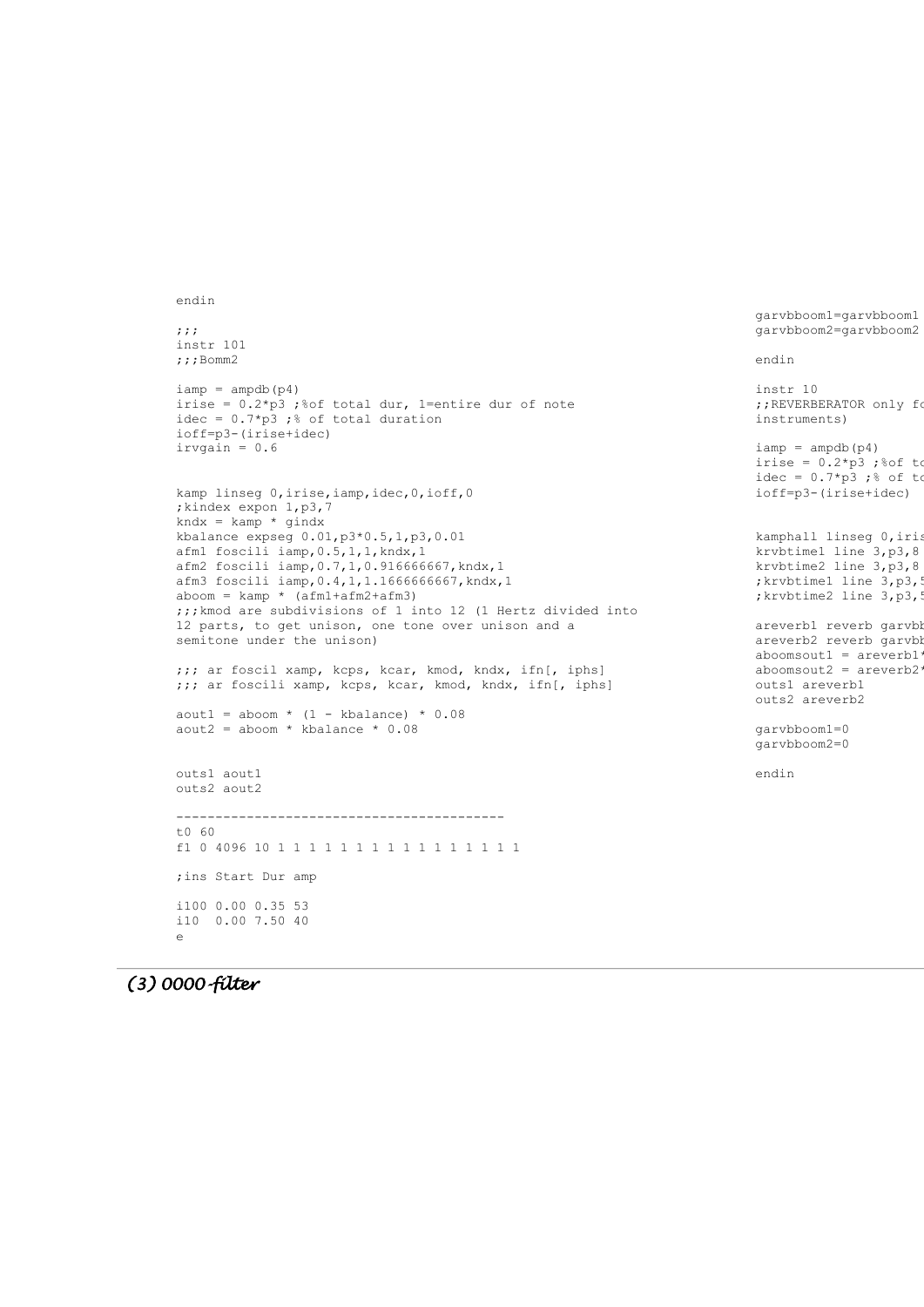```
sr = 44100kr = 441ksmps = 100
nchnls = 2instr 1
;
asig1,asig2 soundin "001boom-granUSIM002sin-gran",0 
k1 linseg 0,0.5,1,(p3-p2-1),1,0.5,0
kcres linseg 0.001,p3*0.8,1,p3,0.01
kdecres linseg 1,p3,0.001
alp1 butlp asig1,95
ahp1 buthp asig1,12500
alp2 butlp asig2,95
ahp2 buthp asig2,12500
aout1= k1* (alp1+alp2) *8
aout2=k1*(ahp1+ahp2)*24outs kcres*aout1,kdecres*aout2
endin
------------------------------------------
t0 60
;f1 0 4096 10 1 
;ins Start Dur AMP
i1 0 40 60000
e
```
# *(4) 00boom-gran-RVRSHALL*

```
sr = 44100kr = 441ksmps = 100nchnls = 2
instr 1
;<br>kgap
 kgap expseg 0.09,p3,0.01
 kgsize linseg 0.1,p3,0.09
k1 linseg 0,0.5,1,(p3-p2-1),1,0.5,0<br>a1 qranule p4*k1,p5,p6,p7,p8,p9,p10,
a1 granule p4*k1, p5, p6, p7, p8, p9, p10, p11, p12, p13, kgap, p14, kgsize, p15, p16, p17, p18, p19, p2, p3, p4, p10, p11, p12, p13, kgap, p14, kgsize, p15, p16, p17, p18, p19, p3, p4, p4, p5, p6, p7, p8, p9, p10, p11, p12, p13, kgap, p14, kgsize, p15, p16, p17, p18, p19, p3, p4, p4, p5, p6, pgranulep4*k1,p5,p6,p7,p8,p9,p10,p11,p12,p13,kgap,p14,kgsize,p15,p16,p17,p18,p19,
outs a1*0.2,a2*0.2
endin
```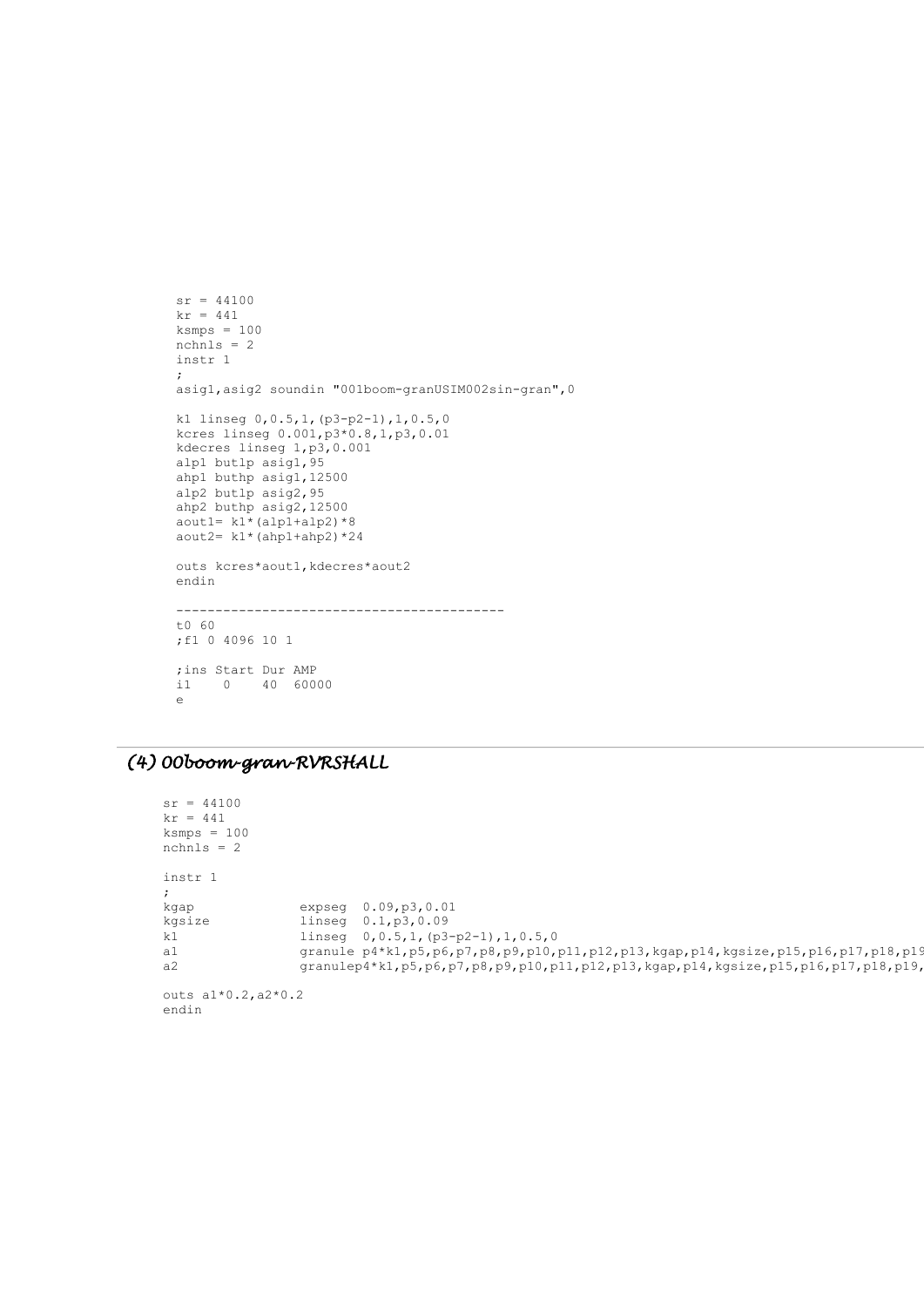----------------------------------------- t240 f1 0 2097153 1 "00\_BOMMsndRVRS.hall" 0 1 0 ;p1 p2 p3 p4 p5 p6 p7 p8 p9 p10 p11 p12 p13 p14 p15 p16 p17 p18 p19 p20 p21 p22 i1 0 95 15000 128 1 0 0 1 4 0 0.005 45 10 10 30 30 0.49 1 1.1 1.2 1.3 e ;;;p5 (ivoice) the number of voices is set to 64 ;;;p6 (iratio) is set to 0.5, it scan the wavetable at half of the speed of the audio output rate ;;;p7 (imode) is set to 0, the grain pointer only move forward ;;;p8 (ithd) is set to 0, skipping the thresholding process ;;;p9 (ifn) is set to 1, function table number 1 is used ;;;p10 (ipshift) is set to 4(max!!), four different pitches are going to be generated ;;;p11 (igskip) is set to 0 and p12 (igskip os) is set to 0.005, no skipping into the wavetable a ;;;p13 (ilength) is set to 10, 10 seconds of the wavetable is to be used ;;;p14 (kgap) is set to 0.01 and p15 (igap os) is set to 50, 10 mSec gap with 50% random ;;;offse ;;;p16 (kgsize) is set to 0.02 and p17 (igsize os) is set to 50, 20 mSec grain with 50% random of  $;j;\rho$ 18 (iatt) and p19 (idec) are set to 30, 30% of linear attack and decade is applied to the grain ;;;p20 (iseed) seed for the random number generator is set to 0.39 ;;;p21 - p 24 are pitches set to 1 which is the original pitch, 1.42 which is a 5th up, 0.29 ;;;which is a 7th down and finally 2 which is an octave up.

#### *(5) 01\_BOMM\_P-19stX2-gran*

 $sr = 44100$  $kr = 441$ ksmps = 100 nchnls = 2 instr 1 ; kgap expseg 0.09,p3,0.01 kgsize linseg 0.1,p3,0.09 k1 linseg 0,0.5,1,(p3-p2-1),1,0.5,0 a1 granule p4\*k1,p5,p6,p7,p8,p9,p10,p11,p12,p13,kgap,p14,kgsize,p15,p16,p17,p18,p19,p20,p21,p22 a2 granule p4\*k1,p5,p6,p7,p8,p9,p10,p11,p12,p13,kgap,p14,kgsize,p15,p16,p17,p18,p19,p20,p21,p22 outs a1\*0.15,a2\*0.15 endin

----------------------------------------- f1 0 4194305 1 "01\_BOMM\_P-19stX2" 0 1 0

;p1 p2 p3 p4 p5 p6 p7 p8 p9 p10 p11 p12 p13 p14 p15 p16 p17 p18 p19 p20 p21 p22 i1 0 130 15000 128 1 0 0 1 4 0 .005 58 10 10 30 30 .49 1 2.1 0.2 4.3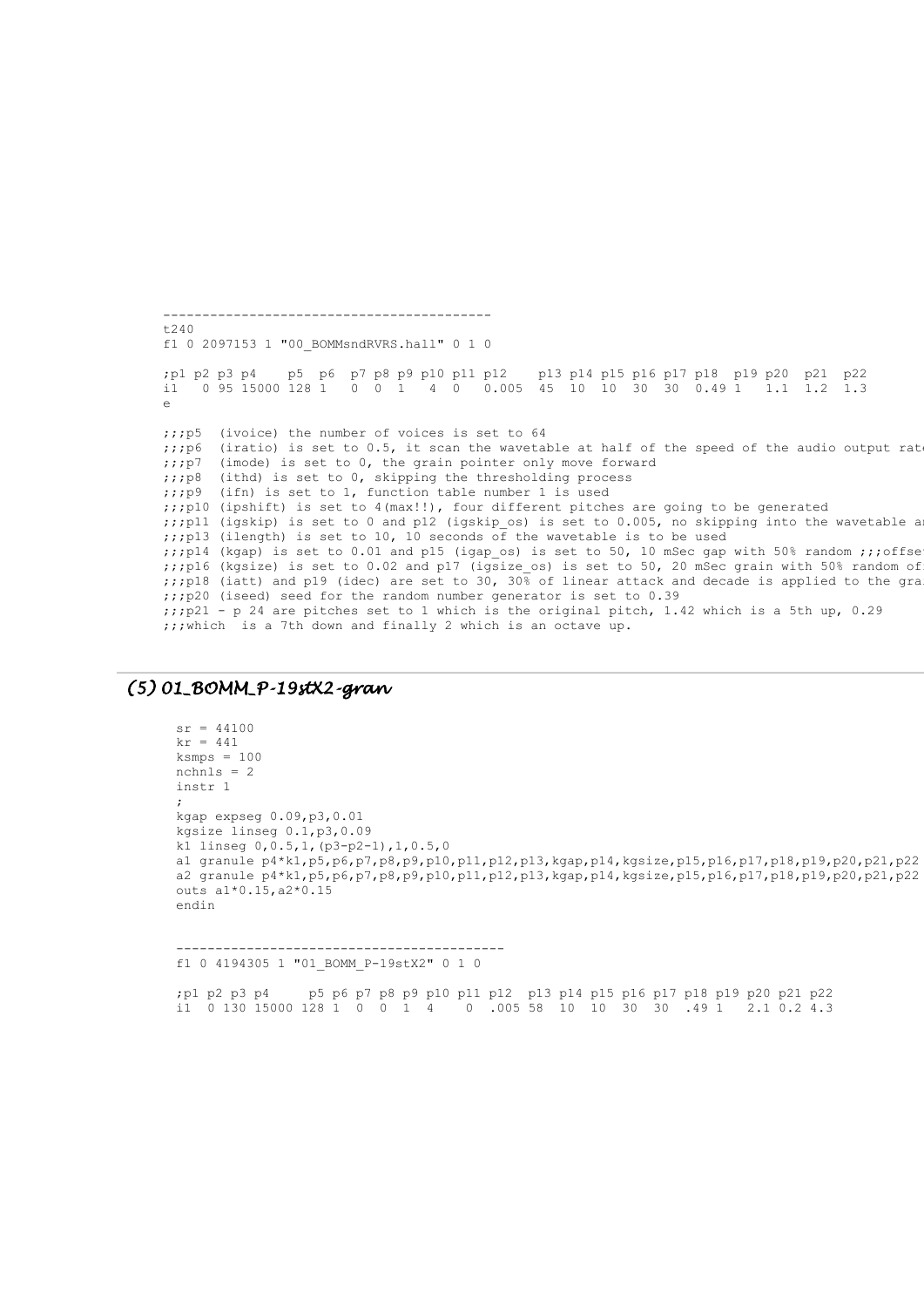e

#### *(6) 01\_BOMM*

```
sr = 44100kr=441
ksmps=100
nchnls=2 
garvbboom1 init 0 
garvbboom2 init 0
;;;
instr 100
;;;Boom1
iamp = ampdb(p4)irise = 0.2*p3 ;%of total dur, 1=entire dur of note
idec = 0.7*p3 ;% of total duration
ioff=p3-(irise+idec)
irvgain = 0.4
kamp linseg 0, irise, iamp, idec, 0, ioff, 0
kindex line 1,p3,2
kndx = kamp * kindex
kbalance line 0,p3,1
afm1 foscil iamp,0.5,1,2,kndx,1
afm2 foscil iamp,0.7,1,3,kndx,1 
afm3 foscil iamp,0.4,1,4,kndx,1 
aboom = kamp * (afm1+afm2+afm3);;; ar foscil xamp, kcps, kcar, kmod, kndx, ifn[, iphs]
;;; ar foscili xamp, kcps, kcar, kmod, kndx, ifn[, iphs]
aout1 = aboom * kbalance*0.08
aout2 = aboom * (1 - kbalance) *0.08outs1 aout1
outs2 aout2
garvbboom1=garvbboom1 + aout1 * irvgain
garvbboom2=garvbboom2 + aout2 * irvgain
endin
                                                                             ;;;
                                                                             instr 101
                                                                             ;;;Bomm2
                                                                             iamp = ampdb(p4)irise = 0.2*p3 ;%of to
                                                                             idec = 0.7*p3 ;% of to
                                                                             ioff=p3-(irise+idec)
                                                                             irvgain = 0.4kamp linseg 0, irise, ia
                                                                             kindex line 1,p3,2
                                                                             kndx = kamp * kindexkbalance line 1,p3,0
                                                                             afm1 foscil iamp, 0.5,
                                                                             afm2 foscil iamp, 0.7,1
                                                                             afm3 foscil iamp, 0.4,
                                                                             aboom = kamp \star (afm1+a
                                                                             aout1 = aboom * kbalan
                                                                             aout2 = aboom * (1 - 1)outs1 aout1
                                                                             outs2 aout2
                                                                             garvbboom1=garvbboom1
                                                                             qarvbboom2=qarvbboom2
                                                                             endin
                                                                            instr 10 
                                                                             ;;REVERBERATOR only for
                                                                             instruments)
                                                                             iamp = ampdb(p4)irise = 0.2*p3 ;%of to
                                                                             idec = 0.7 \times p3 ;% of to
                                                                             ioff=p3-(irise+idec)
```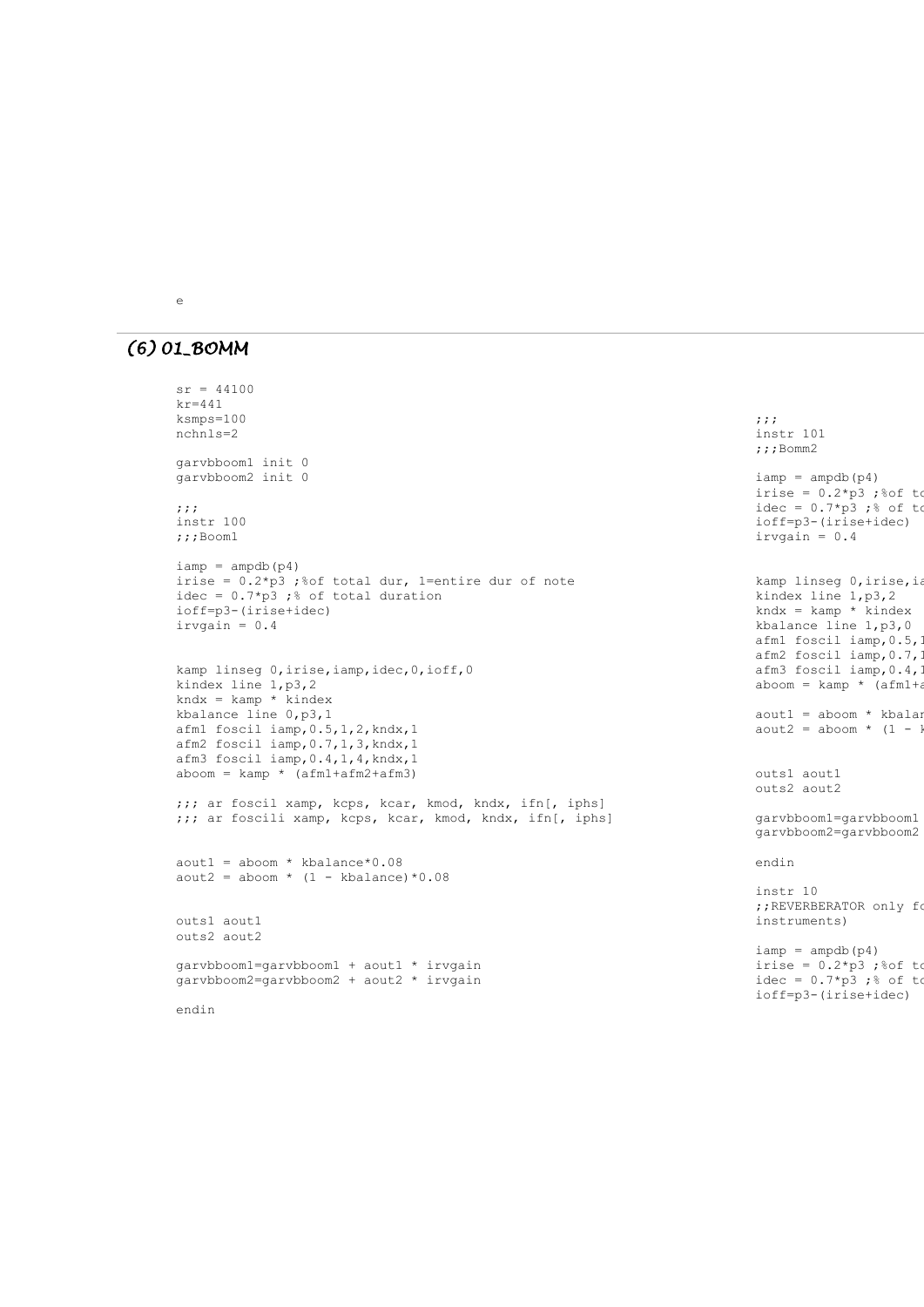```
kamphall linseg 0, irise, iamp, idec, 0, ioff, 0
krvbtime1 line 3,p3,8
krvbtime2 line 3,p3,8
;krvbtime1 line 3,p3,5
;krvbtime2 line 3,p3,5
areverb1 reverb garvbboom1, krvbtime1
areverb2 reverb garvbboom2, krvbtime2
------------------------------------------
t0 60
f1 0 4096 10 1 1 1 1 1 1 1 1 1 1 1 1 1 1 1 1 
;ins Start Dur amp
i100 0.00 0.35 53
i101 9.00 0.40 45
i100 13.00 0.35 52
i101 17.00 0.45 48
i100 22.00 0.55 47
i101 25.00 0.55 43
i10 0.00 29.00 30
e
```

```
aboomsout1 = areverb1aboomsout2 = areverb2'outs1 areverb1
outs2 areverb2
```
garvbboom1=0 garvbboom2=0

endin

## *(7) 001-granulate*

```
sr = 44100kr = 441
ksmps = 100nchnls = 2
instr 1
;
kgap expseg 0.002,p3,0.125
k1 linseg 0, 0.5, 1, (p3-p2-1), 1, 0.5, 0
a1 granule p4*k1,p5,p6,p7,p8,p9,p10,p11,p12,p13,kgap,p14,p15,p16,p17,p18,p19,p20,p21,p22,p23
a2 granule p4*k1,p5,p6,p7,p8,p9,p10,p11,p12,p13,kgap,p14,p15,p16,p17,p18,p19+0.17,p20,p21,p22,p23
outs a1,a2
endin
------------------------------------------
f1 0 524289 1 "000_BOMM.snd" 0 1 0
;i1 0 10 2000 64 0.5 0 0 1 4 0 0.005 10 0.01 50 0.02 50 30 30 0.39 1 1.42 0.29 2
;p1 p2 p3 p4 p5 p6 p7 p8 p9 p10 p11 p12 p13 p14 p15 p16 p17 p18 p19 p20 p21 p22 p23 
i1 0 16 3000 128 1 -1 0 1 4 0 0.005 7.5 50 0.04 0 40 40 0.39 1 2.42 0.019 4
e
```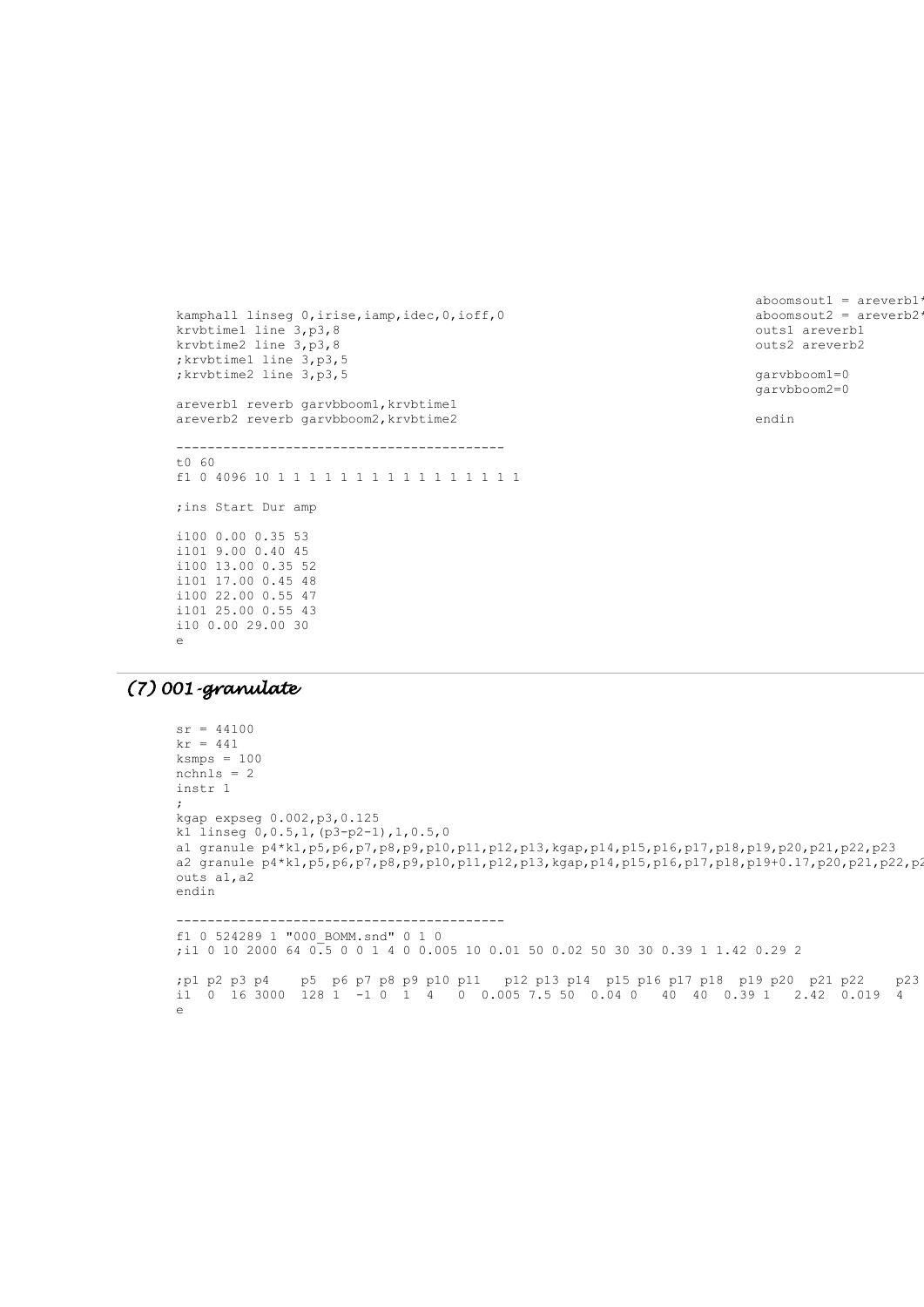## *(8) 02\_BOMM*

```
sr = 44100kr=441
ksmps=100
nchnls=2 
garvbboom1 init 0 
garvbboom2 init 0
;;;
instr 100
;;;Boom1
iamp = ampdb(p4)irise = 0.2*p3 ;%of total dur, 1=entire dur of note
idec = 0.7*p3 ;% of total duration
ioff=p3-(irise+idec)
irvgain = 0.4
kamp linseg 0, irise, iamp, idec, 0, ioff, 0
kindex expon 1,p3,7
kndx = kamp * kindex
kbalance expon 0.01,p3,1
afm1 foscili iamp,0.5,1,1,kndx,1
afm2 foscili iamp,0.7,1,0.916666667,kndx,1 
afm3 foscili iamp,0.4,1,1.1666666667,kndx,1 
aboom = kamp * (afm1 + afm2 + afm3);;;kmod are subdivisions of 1 into 12 (1 Hertz divided into 
12 parts, to get unison, one tone over unison and a 
semitone under the unison) 
;;; ar foscil xamp, kcps, kcar, kmod, kndx, ifn[, iphs]
j;; ar foscili xamp, kcps, kcar, kmod, kndx, ifn[, iphs]
aout1 = aboom * kbalance*0.08
aout2 = aboom * (1 - kbalance)*0.08
outs1 aout1
outs2 aout2
garvbboom1=garvbboom1 + aout1 * irvgain
garvbboom2=garvbboom2 + aout2 * irvgain
                                                                             endin
                                                                             ;;;
                                                                             instr 101
                                                                             ;;;Bomm2
                                                                             iamp = ampdb(p4)irise = 0.2*p3 ;%of to
                                                                             idec = 0.7 \times p3 ;% of to
                                                                             ioff=p3-(irise+idec)
                                                                             irvgain = 0.4
                                                                             kamp linseg 0, irise, ia
                                                                             kindex expon 1,p3,7
                                                                             kndx = kamp * kindexkbalance expon 1, p3, 0
                                                                             afm1 foscili iamp, 0.5,
                                                                             afm2 foscili iamp, 0.7,
                                                                             afm3 foscili iamp, 0.4,
                                                                             aboom = kamp * (afml+i);;;kmod are subdivisions '12 parts, to get uniso
                                                                             semitone under the un:
                                                                             ;;; ar foscil xamp, ko
                                                                             ;;; ar foscili xamp, kaout1 = aboom * kbalan
                                                                             aout2 = aboom * (1 - 1outs1 aout1
                                                                             outs2 aout2
                                                                             garvbboom1=garvbboom1
                                                                             garvbboom2=garvbboom2
                                                                             endin
                                                                             instr 10 
                                                                             ;;REVERBERATOR only fo
                                                                             instruments)
```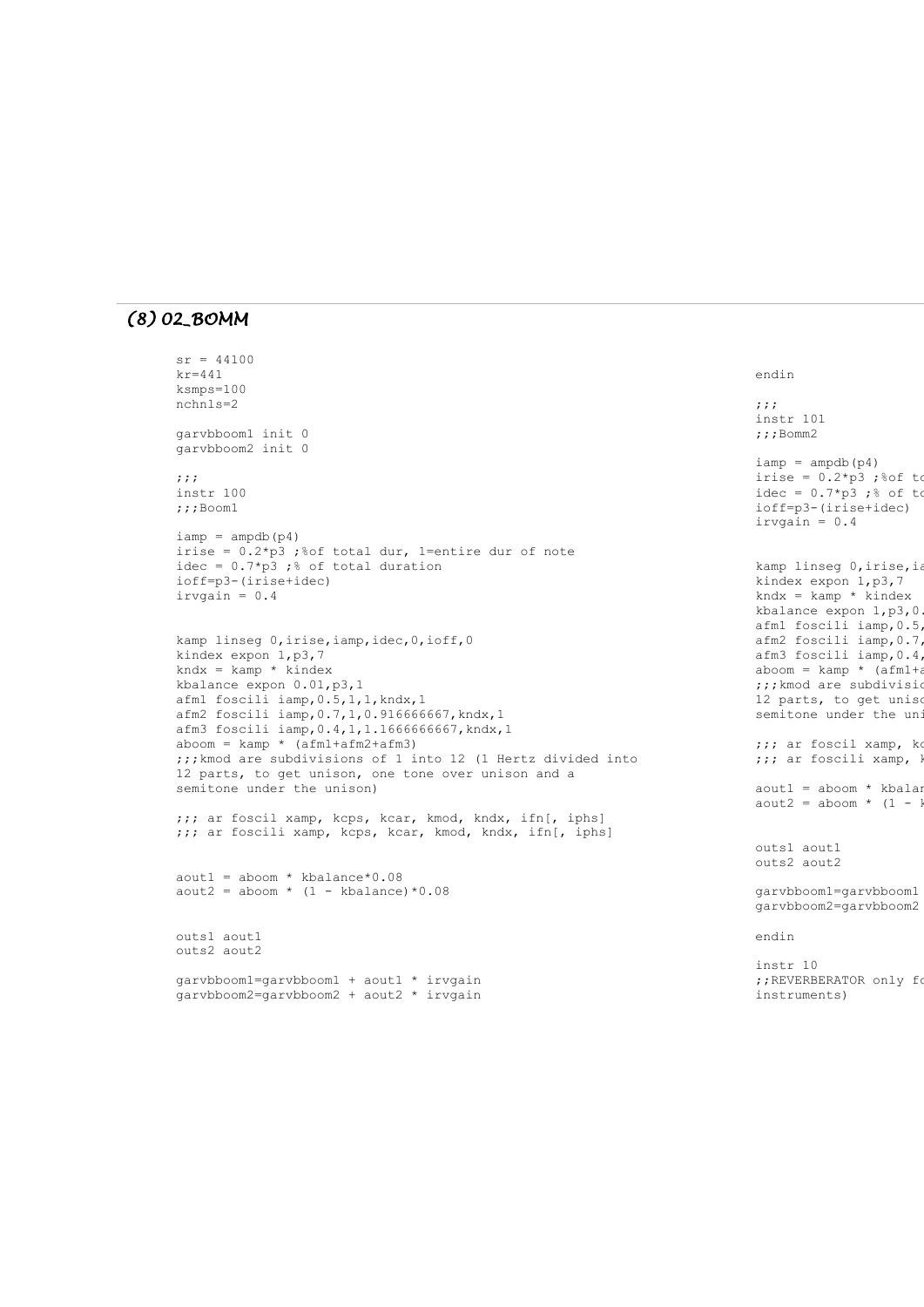```
irise = 0.2*p3 ;%of total dur, 1=entire dur of note
idec = 0.7 * p3; % of total duration
ioff=p3-(irise+idec)
kamphall linseg 0, irise, iamp, idec, 0, ioff, 0
krvbtime1 line 3,p3,8
krvbtime2 line 3,p3,8
;krvbtime1 line 3,p3,5
;krvbtime2 line 3,p3,5
                                                                            areverb2 reverb garvbb
                                                                            aboomsout1 = areverb1"aboomsout2 = areverb2outs1 areverb1
                                                                            outs2 areverb2
                                                                            garvbboom1=0
                                                                            garvbboom2=0
                                                                            endin
------------------------------------------
t0 60
f1 0 4096 10 1 1 1 1 1 1 1 1 1 1 1 1 1 1 1 1 
;ins Start Dur amp
i100 0.00 0.35 53
i101 12.00 0.40 45
i101 19.00 0.35 52
i100 24.00 0.45 48
i100 28.00 0.55 52
i101 31.00 0.60 43
i101 33.70 0.75 42
i101 36.00 0.95 41
i101 38.00 0.75 43
i101 40.00 0.60 43
i101 41.70 0.55 43
i10 0.00 49.00 40
e
;;;(start times are set according to the numbers of semitones that there are between the differe
;;; being the octave, 19 being octave + fifth (12+7)etc))
```
areverb1 reverb garvbb

#### *(9) 002boom-granulate*

 $iamp = ampdb(p4)$ 

```
sr = 44100kr = 441
ksmps = 100nchnls = 2instr 1
;
kgap expseg 0.05,p3,3
kgsize expseg 0.01,p3,0.9
k1 linseg 0,0.5,1,(p3-p2-1),1,0.5,0
```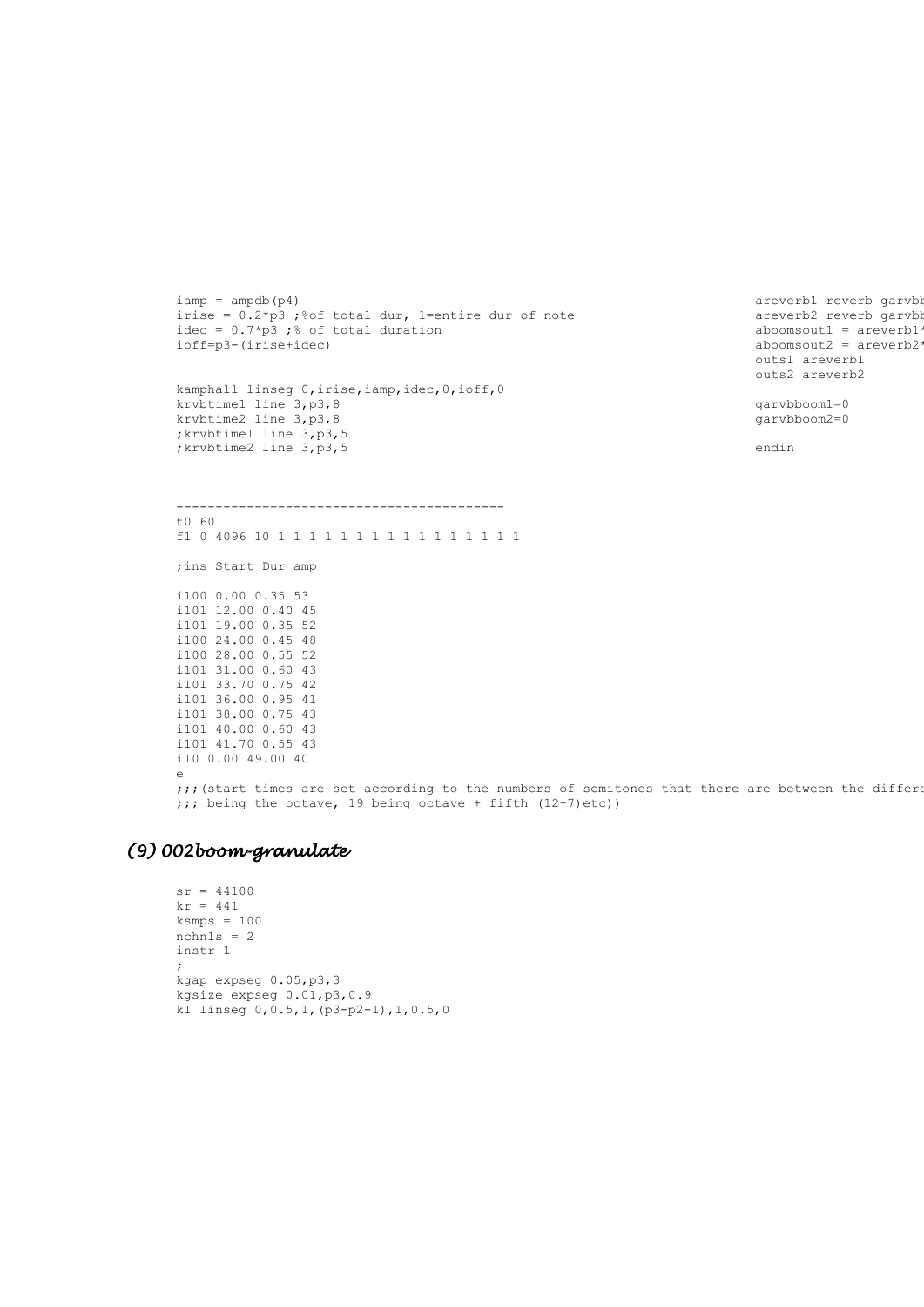```
a1 granule p4*k1,p5,p6,p7,p8,p9,p10,p11,p12,p13,kgap,p14,kgsize,p15,p16,p17,p18,p19,p20,p21,p22,
a2 granule p4*k1,p5,p6,p7,p8,p9,p10,p11,p12,p13,kgap,p14,kgsize,p15,p16,p17,p18,p19+0.17,p20,p21
outs a1*0.8,a2*0.8
endin
------------------------------------------
f1 0 524289 1 "000_BOMM.snd" 0 1 0
;p1 p2 p3 p4 p5 p6 p7 p8 p9 p10 p11 p12 p13 p14 p15 p16 p17 p18 p19 p20 p21 p22 
i1 0 40 3000 128 1 -1 0 1 4 0 0.005 8 50 50 40 40 0.39 1 2.42 0.019 4
;i1 0 10 2000 64 0.5 0 0 1 4 0 0.005 10 0.01 50 0.02 50 30 30 0.39 1 1.42
;;0.29 2
\mathbf E
```
#### *(10) 03\_BOMM*

| $sr = 44100$<br>$kr=441$<br>$k$ smps= $100$<br>nchnls=2                                                                                                                               | ;;;kmod are subdivisid<br>12 parts, to get unise<br>semitone under the uni                                                            |
|---------------------------------------------------------------------------------------------------------------------------------------------------------------------------------------|---------------------------------------------------------------------------------------------------------------------------------------|
| garvbboom1 init 0<br>garybboom2 init 0<br>qindx init 1                                                                                                                                | ;;; ar foscil xamp, ko<br>;;; ar foscili xamp,                                                                                        |
| $\cdots$<br>instr 100<br>$:$ ; Boom $1$                                                                                                                                               | $a$ out $1 = ab$ oom * kbalar<br>$aout2 = aboom * (1 - 1)$                                                                            |
| $\text{iamp} = \text{ampdb} (p4)$<br>irise = $0.2$ *p3 ;% of total dur, 1=entire dur of note                                                                                          | outs1 aout1<br>outs2 aout2                                                                                                            |
| idec = $0.7$ *p3 ;% of total duration<br>ioff=p3-(irise+idec)<br>irvgain = $0.4$                                                                                                      | qarvbboom1=qarvbboom1<br>qarvbboom2=qarvbboom2<br>gindx=gindx+iindex<br>endin                                                         |
| kamp linseg 0, irise, iamp, idec, 0, ioff, 0<br>iindex = $1.5$<br>$kndx = kamp * qindx$<br>kbalance expseq 0.01, p3*0.5, 1, p3, 0.01                                                  | $\cdots$<br>instr 101<br>$:$ ; Bomm2                                                                                                  |
| afml foscili iamp, 0.5, 1, 1, kndx, 1<br>afm2 foscili iamp, 0.7, 1, 0.916666667, kndx, 1<br>afm3 foscili iamp, 0.4, 1, 1.1666666667, kndx, 1<br>$aboom = kamp * (afm1 + afm2 + afm3)$ | $\text{iamp} = \text{ampdb}(p4)$<br>irise = $0.2$ *p3 ;%of to<br>idec = $0.7$ *p3 ;% of to<br>ioff=p3-(irise+idec)<br>irvgain = $0.6$ |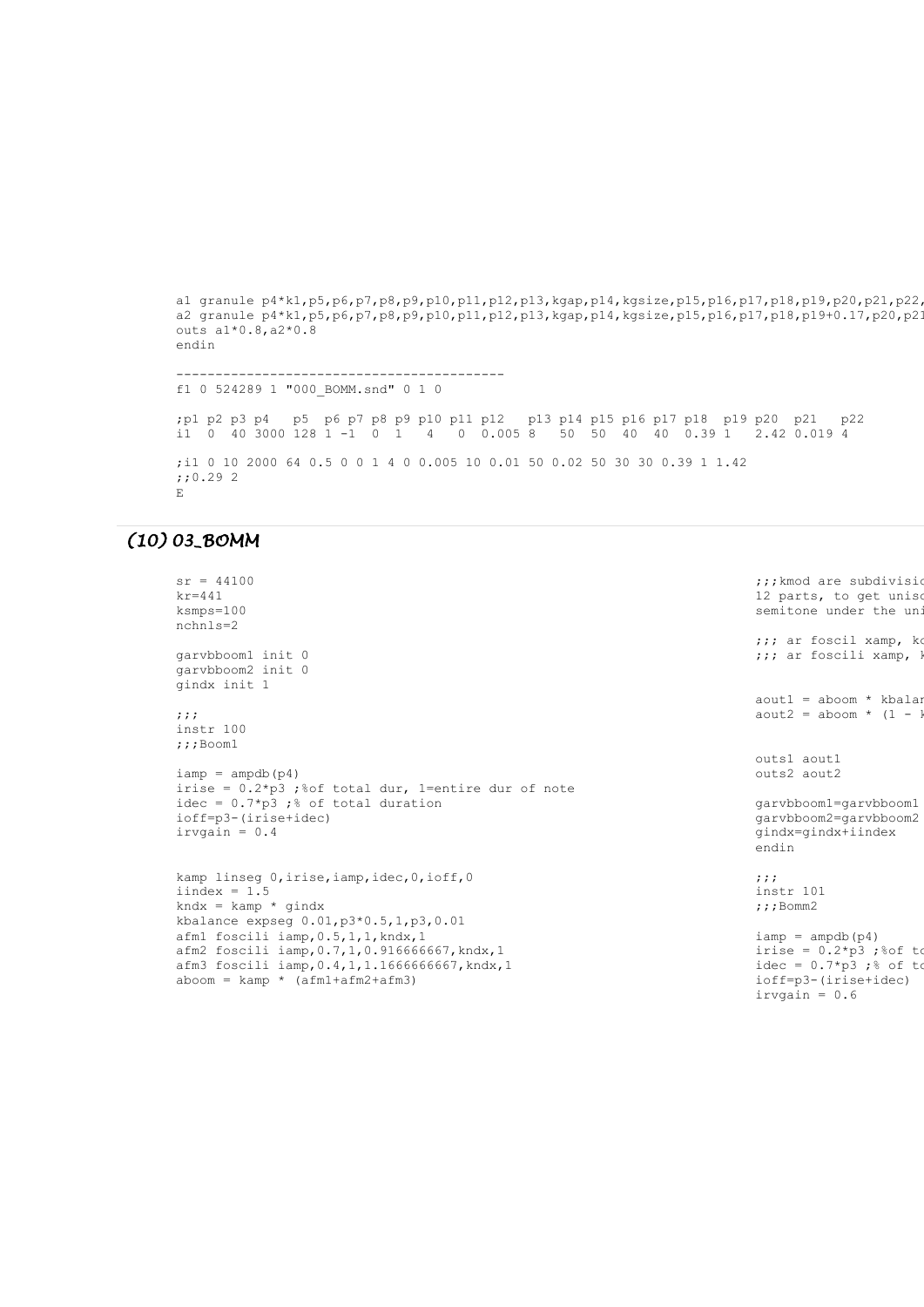```
kamp linseg 0,irise,iamp,idec,0,ioff,0
;kindex expon 1,p3,7
kndx = kamp * qindxkbalance expseg 0.01,p3*0.5,1,p3,0.01
afm1 foscili iamp,0.5,1,1,kndx,1
afm2 foscili iamp,0.7,1,0.916666667,kndx,1 
afm3 foscili iamp,0.4,1,1.1666666667,kndx,1 
aboom = \text{kamp} \star (\text{afml} + \text{afm2} + \text{afm3});;;kmod are subdivisions of 1 into 12 (1 Hertz divided into 
12 parts, to get unison, one tone over unison and a 
semitone under the unison) 
;;; ar foscil xamp, kcps, kcar, kmod, kndx, ifn[, iphs]
;;; ar foscili xamp, kcps, kcar, kmod, kndx, ifn[, iphs]
aout1 = aboom * (1 - kbalance) * 0.08
aout2 = aboom * kbalance * 0.08outs1 aout1
outs2 aout2
garvbboom1=garvbboom1 + aout1 * irvgain
garvbboom2=garvbboom2 + aout2 * irvgain
endin
------------------------------------------
t0 60
f1 0 4096 10 1 1 1 1 1 1 1 1 1 1 1 1 1 1 1 1 
;ins Start Dur amp
i100 0.00 0.35 53
i101 12.00 0.40 45
i101 19.00 0.35 52
i100 24.00 0.45 48
i100 28.00 0.55 52
i101 31.00 0.60 43
i101 33.70 0.75 42
i101 36.00 0.95 41
i101 38.00 0.75 43
i100 40.00 0.60 43
i100 41.70 0.55 40
```
i10 0.00 49.00 40

e

instr 10 ;;REVERBERATOR only fo instruments)

 $iamp = ampdb(p4)$ irise =  $0.2$ \*p3 ;%of to idec =  $0.7 \times p3$  ;% of to ioff=p3-(irise+idec)

kamphall linseg 0, iris krvbtime1 line 3,p3,8 krvbtime2 line 3,p3,8 ;krvbtime1 line 3,p3,5 ; krvbtime2 line 3, p3,

areverb1 reverb garvbb areverb2 reverb garvbl  $aboomsout1 = areverb1$  $aboomsout2 = areverb2$ outs1 areverb1 outs2 areverb2

garvbboom1=0 garvbboom2=0

endin